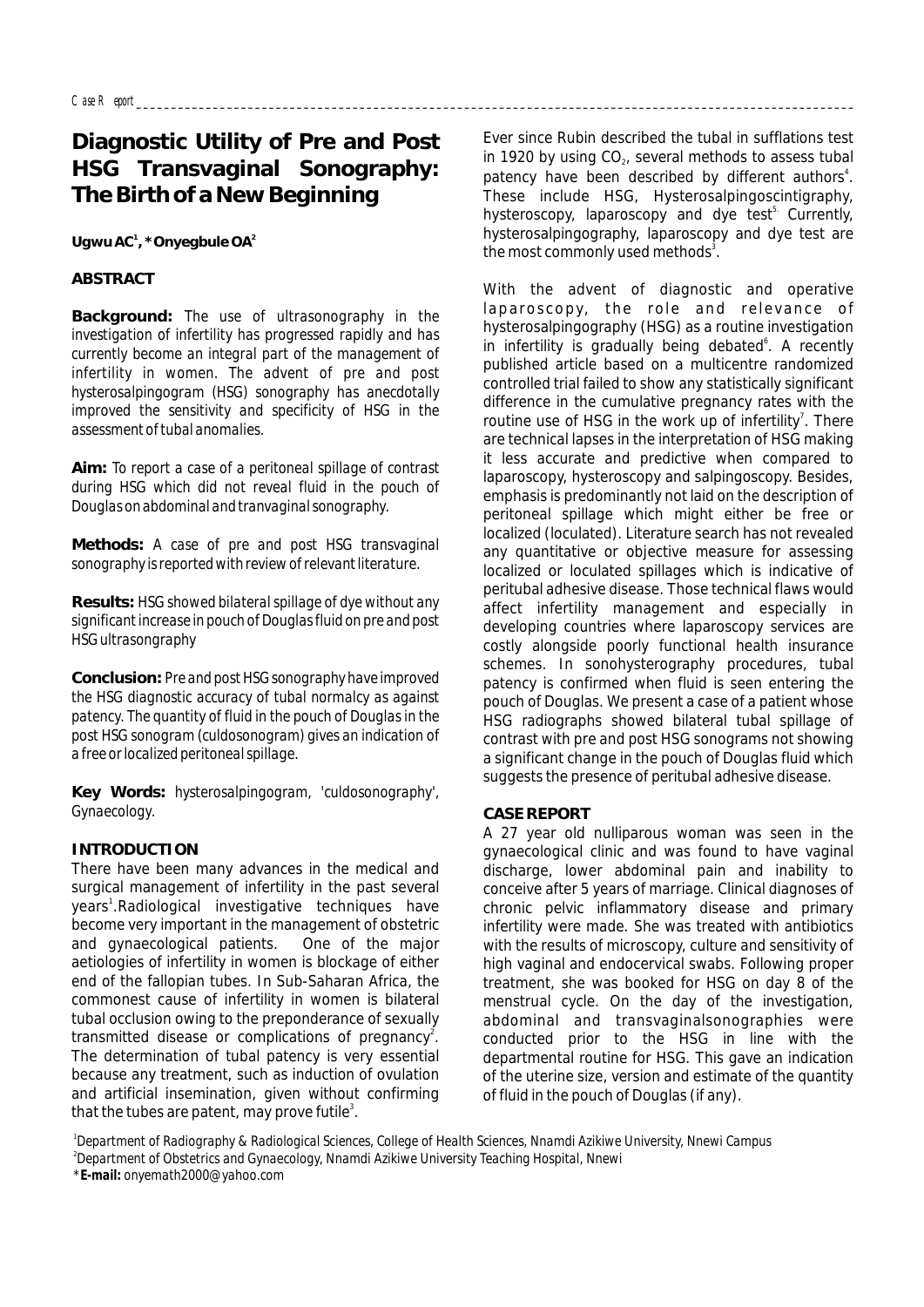Immediately after the HSG, transvaginalsonograph (TVS) was conducted to assess the quantity of fluid in the pouch of Douglas ('culdosonography').

The HSG radiograph (Fig I) showed bilateral spillage but the sonograph (Fig II) did not show any change in the pouch of Douglas fluid. No movement or mobile echoes indicating gases in the contrastor clotted blood from the endometrial abrasion by the uterine sound or cannular were seen.



**Fig. I: Hyserosalpingogram showing bilateral spillage of contrast.**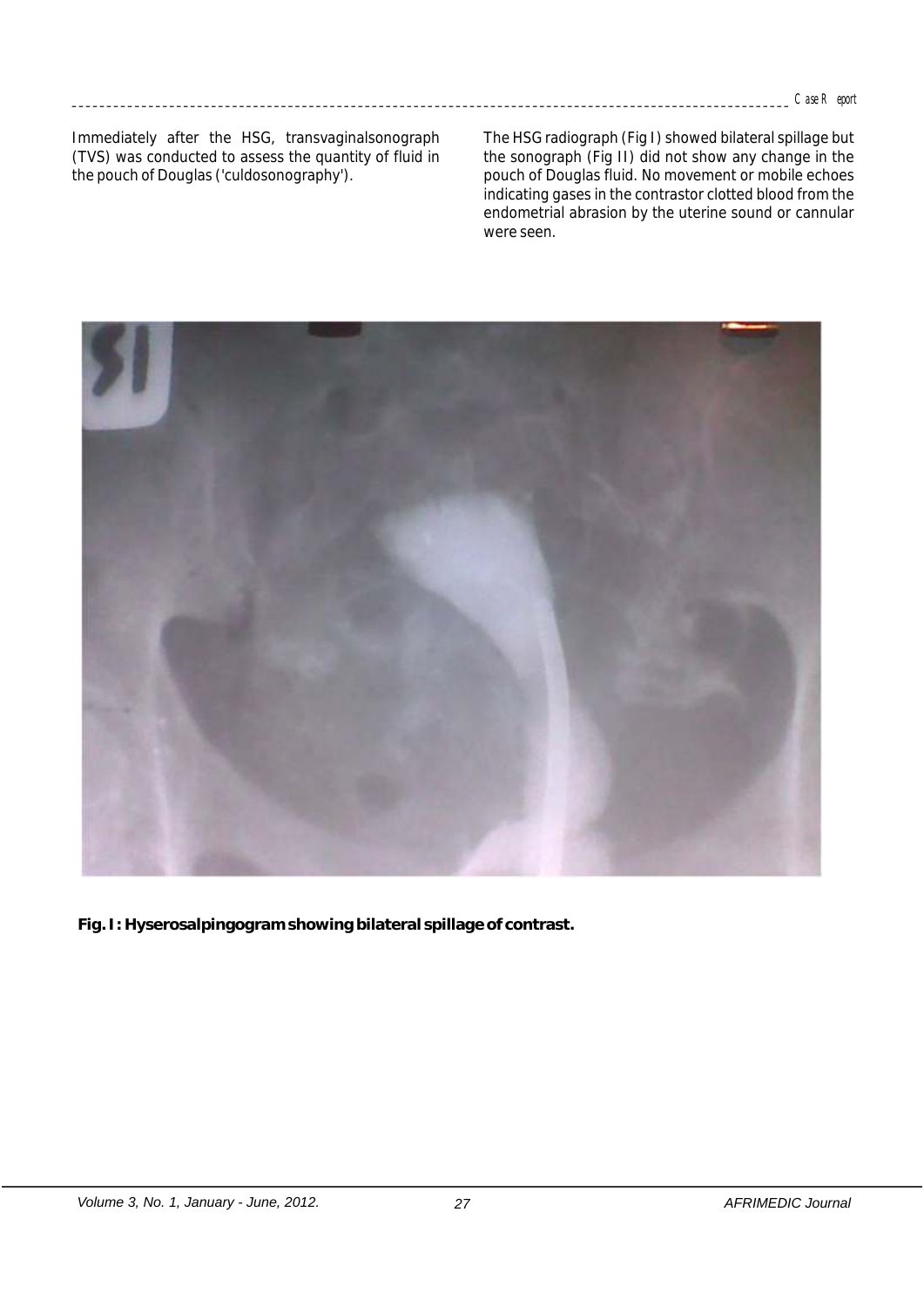

**Fig II: Pre and Post HSG Sonograph showing similar fluid pockets in the pouch of Douglas (Culdosonograph)**

#### **DISCUSSION**

The main purpose of this report is to show that a pre and post HSG sonography can result in a substantial decrease in the number of indeterminate peritoneal spillage; which would improve the diagnostic efficacy of (HSG) in the absence of facilities for endoscopy. Tuboperitoneal factors are responsible for about 30- 40% of female infertility<sup>4</sup>. Peritubal adhesions are significant causes of infertility in women, altering the normal anatomic relationship between ovarian fimbriae and ovary and interfering or preventing the normal capture and transport of the ovum<sup>8</sup>.

In peritubal adhesion diagnosis, hysterosalpingography is considered less accurate than laparoscopy, which shows adirect view of the pelvic abnormality. High rates of false-positive and falsenegative results are found on hysterosalpingography compared with laparoscopy<sup>9</sup>. However, the direct relationship between the severity of pelvic adhesions and reproductive outcome after surgery has been  $discussed<sup>10,11</sup>$ .

Laparoscopy is considered the best technique because of its direct view of pelvic abnormality and the possibility of a one-session treatment (adhesiolysis)<sup>4</sup>. The disadvantages are the invasive nature of the procedure, associated morbidity and mortality and the fact that it is expensive<sup>4</sup>. Hysterosalpingographyis usually included in the female infertility work up and often performed before surgery for a preliminary evaluation of the female genital tract (uterus, fallopian tube lumen, and peritoneum). Pre-procedural antibiotics should always be advised $^{12}$ .

In a study done in India among 50 gynaecologists and 50 radiologists to determine the role and relevance of HSG in the current day work up for infertility, as high as 40% of the respondents failed to realize that a slow gradual mode of contrast injection was the best technique to adopt, as this delineates the endometrial cavity in the non-distended state<sup>6</sup>. This provides a unique opportunity to diagnose small subtle intraendometrial space-occupying lesions or synechiae, which tend to get obscured in the late-distended phase.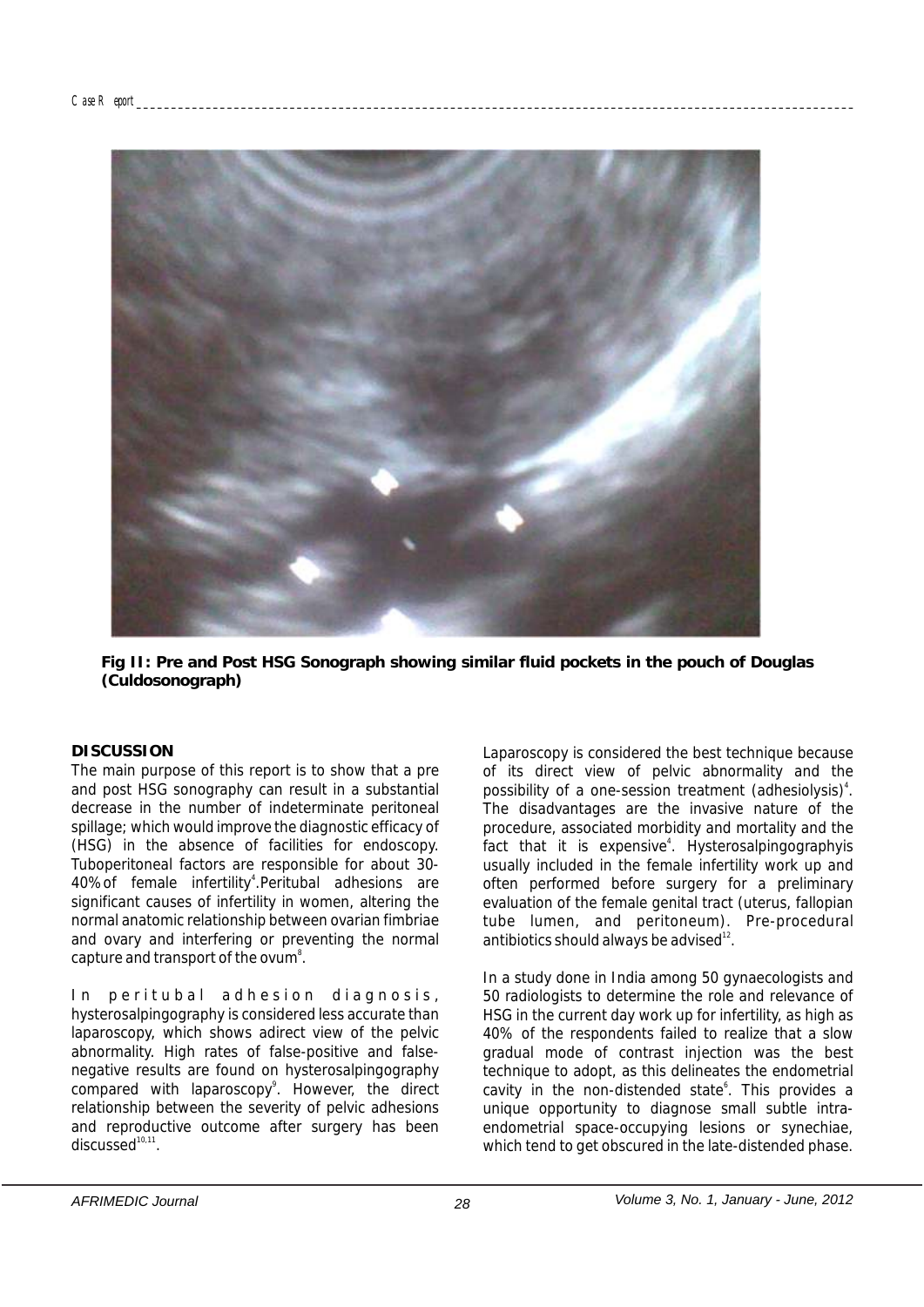The patient should always be asked to empty her bladder before the procedure, to avoid discomfort during cannulation. The role of gentle psychological reassurance cannot be neglected<sup>13</sup>.

During HSG, the pre HSG sonograph will determine the size, version of the uterus and estimate the quantity of fluid in the pouch of Douglas (if any). The knowledge of the size of the uterus gives an estimation of the quantity of contrasts to be given as larger quantities are injected in cases of Leiomyoma uteri. The version of the uterus gives an idea of the best ways to pass the dilators, uterine soundsand canullar to avoid unnecessary sounding of the uterus which might injure the endometrium and cause intravasation of the contrast agent.

Though, the term "tubal patency" is over-emphasized in HSG literature, the ideal terminology should be "tubal normalcy". It should be ascertained that contrast spill is truly a "free" intraperitoneal spillage and not a "localized" spill. Peritubal venous intravasation is an important sign on HSG that may favour the likelihood of tubal disease. It would be worthwhile to reiterate here that, "free" intraperitoneal spillage is not the only parameter to establish tubal normalcy on HSG. Mucosal evaluation and the likelihood of peritubal adhesions are integral components of tubal assessment $14$ . Tracking fluid in the Pouch of Douglas is a way assessing tubal patency during HSG or saline contrast sonography also known as saline contrast sonohysterography(SCSH). The pre-HSG sonogram gives an estimation of the initial (pre-contrast) fluid in the pouch of Douglas, while the post HSG sonogram gives an indication of free peritoneal spillage if there is significant increase in the quantity of the fluid.

Radiation-related issues are certainly valid but these should not be over-emphasized and they do not constitute an ethical evidence to eliminate HSG from routine infertility work-up. The ideal practice would be to adopt an accurate technical protocol, which restricts the radiation dose to "as low as reasonably achievable" (ALARA)<sup>6</sup>.

In view of this technical advance, the following recommended alternative titles are made for further studied in a larger population: How free is the free peritoneal spillage in HSG? Does a peritoneal spill indicate a normal HSG?, How normal is the normal HSG report that you received? , Does tubal patency mean tubal normalcy? All these give an indication that the HSG might be inconclusive without a pre and post HSG "culdosonography" for the assessment of cul-de-sac. It is important for the clinician or clinical scientist who carried out the HSG to report the radiographs with a comment on the injection pressure as plunger reflux would give an indication of the presence of partial or complete tubal occlusion. More rigorous studies in these areas to further validate or confirm these findings in a larger population have been suggested.

In conclusion, this technical advance has shown the additional diagnostic utility of HSG when combined with a pre and post contrast sonogram. It is hereby recommended that pre and post HSG transvaginal sonogram should be adopted routinely for patients undergoing HSG in the work up for infertility.

## **REFERENCES**

- 1. Goldman MA. Gynaecology and obstetrics. In: A Guide to the X-Ray Department. 3rd Ed. Bristol: John Wright & Sons Ltd., 1978, 46-49.
- 2. Otolorin EO, Ojengbede O and Falase AO. Laparoscopic evaluation of the tuboperitoneal factor in infertile Nigerian women. Int J Gynaecol Obstet 1987; 25: 47-52.
- 3. Oguntoyinbo AE, Amok AOD and Komolafe OF. Sonographic Assessment of Fallopian Tube Patency in the Investigation of Female Infertility in Ilorin, Nigeria. African Journal of Reproductive Health 2001; 5(1):100-105.
- 4. Seal S L, Ghosh D, Saha D, Bhattacharya AR, Ghosh S, Mitra S. comparative evaluation of sonosalpingographyhysterosalpingography, and laparoscopy for determination of tubal patency**.**  African Journal of Reproductive Health,2001; 5 (1); August:100-105.
- 5. Maguiness SD, Djahanbakhch O and Grudzinskas JG. Assessment of the fallopian tube. Obstetrical and Gynaecological Survey. 1992; 47: 587-599.
- 6. Nitin PG,Sanchita D. Hystero-salpingography: An obituary or a new beginning? Indian J Radiol Imaging, 2008; 18(2): 175-178.
- 7. Perquin DA, Dorr PJ, Craen AJ, Helmerhorst FM. Routine use of hysterosalpingography prior to laparoscopy in the fertility workup: A multicentre randomized controlled trial. Hum Reprod. 2006;21:122-731
- 8. Karasick S, Goldfarb AF. Peritubal adhesions in infertile women: diagnosis with hysterosalpingography. AJR 1989;152:777-779.
- 9. Henig I, Prough SG, CheatwoodM,De Long E. Hysterosalpingography laparoscopy and hysteroscopy in infertility: a comparative study. J Reprod Med, 1991; 36:573-575.
- 10. Dubuisson JB, Chapron C, Morice F, Aubriot FX, Foulot H, Bouquet de Jolinière J. Laparoscopic salpingoscopy: fertility results according to the tubal mucosal appearance. Human Reprod, 1994;9:334-339.